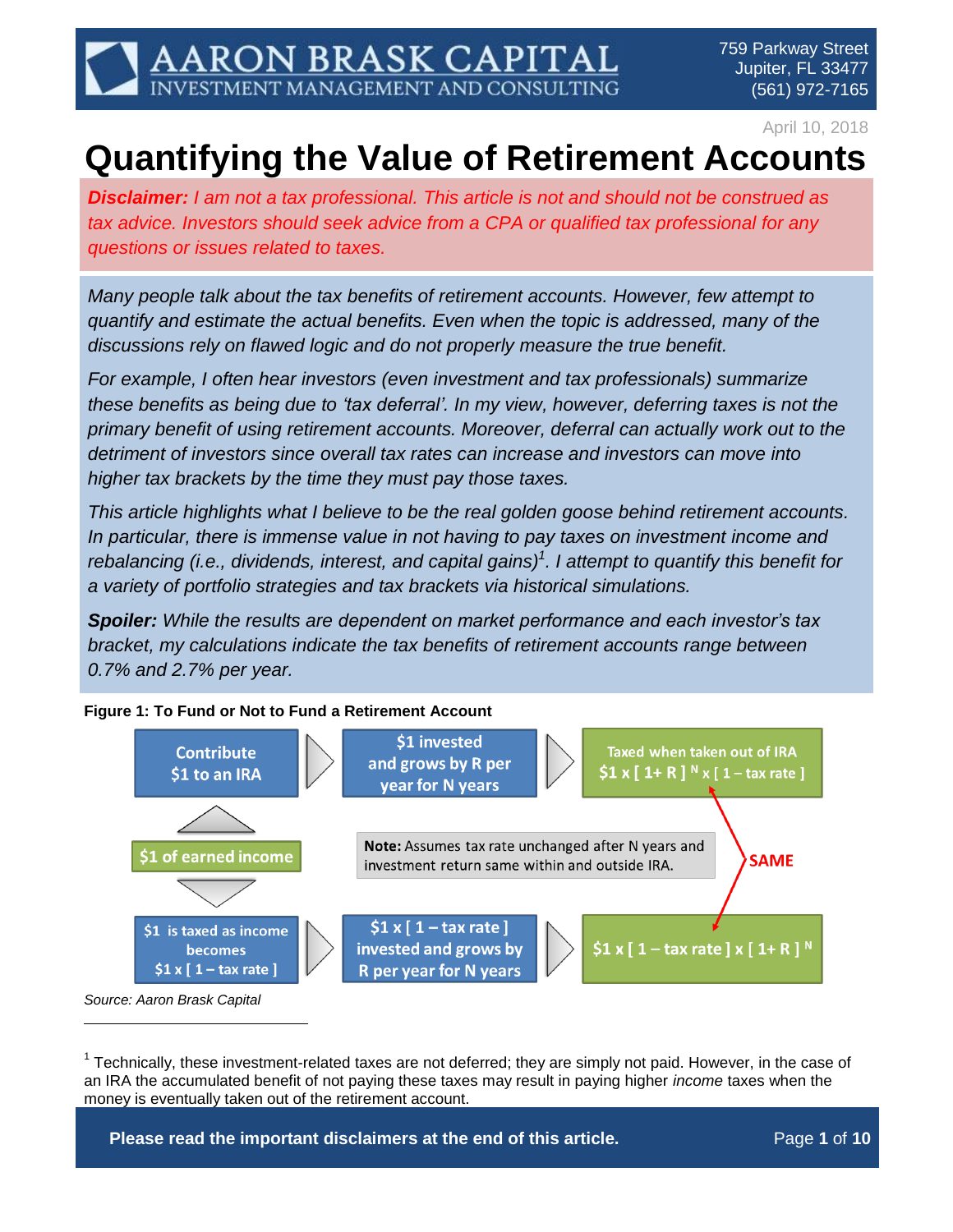### **Overview**

*Note: Unless otherwise stated, the retirement accounts discussed in this article are assumed to be individual retirement accounts (IRAs).*

If one uses Google to search for the phrases 'tax benefits of retirement accounts' or 'value of tax deferral', the results are mixed. Among the varied topics in the search results, you will find much sponsored and marketing content, many irrelevant discussions, and plenty of financial jargon. At best I found some relevant but generic discussions with anecdotal examples. However, this was buried among articles with flawed logic and outright false claims (some from sources I thought reputable).

I cannot rule out the possibility my Google search skills may just need improvement. However, I knew what I was looking for and still could not find it succinctly presented – let alone anything outlining a sensible general framework for decisions around funding retirement accounts. This was my motivation for writing this article.

My goal here is to provide a simple framework investors as well as investment (or even tax) professionals can leverage in order to make sensible decisions around funding retirement accounts. In particular, I quantify and estimate the relative value of dollars used to fund retirement accounts versus those invested without the tax benefits.

It is worth noting retirement accounts have other advantages and disadvantages. For example, assets within retirement accounts are generally better-protected from creditors than if they were held outside retirement accounts. However, there are also liquidity constraints and early withdrawal penalties. I do not address these or other issues here for several reasons. For example, they are only occasionally relevant and are difficult to quantify. For the purpose of this article, I would like to keep my framework focused on what I find to be the most valuable benefit (described below in *The Real Golden Goose* section).

This article has four sections and a short conclusion. The first section discusses the deceptive nature of the term *tax deferral* when used in the context of retirement account benefits. The second section highlights what I believe drives the real value of using retirement accounts the ability to avoid paying taxes on investment income, rebalancing, and growth. I then quantify this benefit via historical simulations in the third section. There are a number of variables that affect the results (tax rates, portfolio strategies, etc.). So I provide results across multiple scenarios. The fourth section discusses the relevance of the results and highlight practical examples where investors and related professionals can leverage these results to make better financial planning decisions.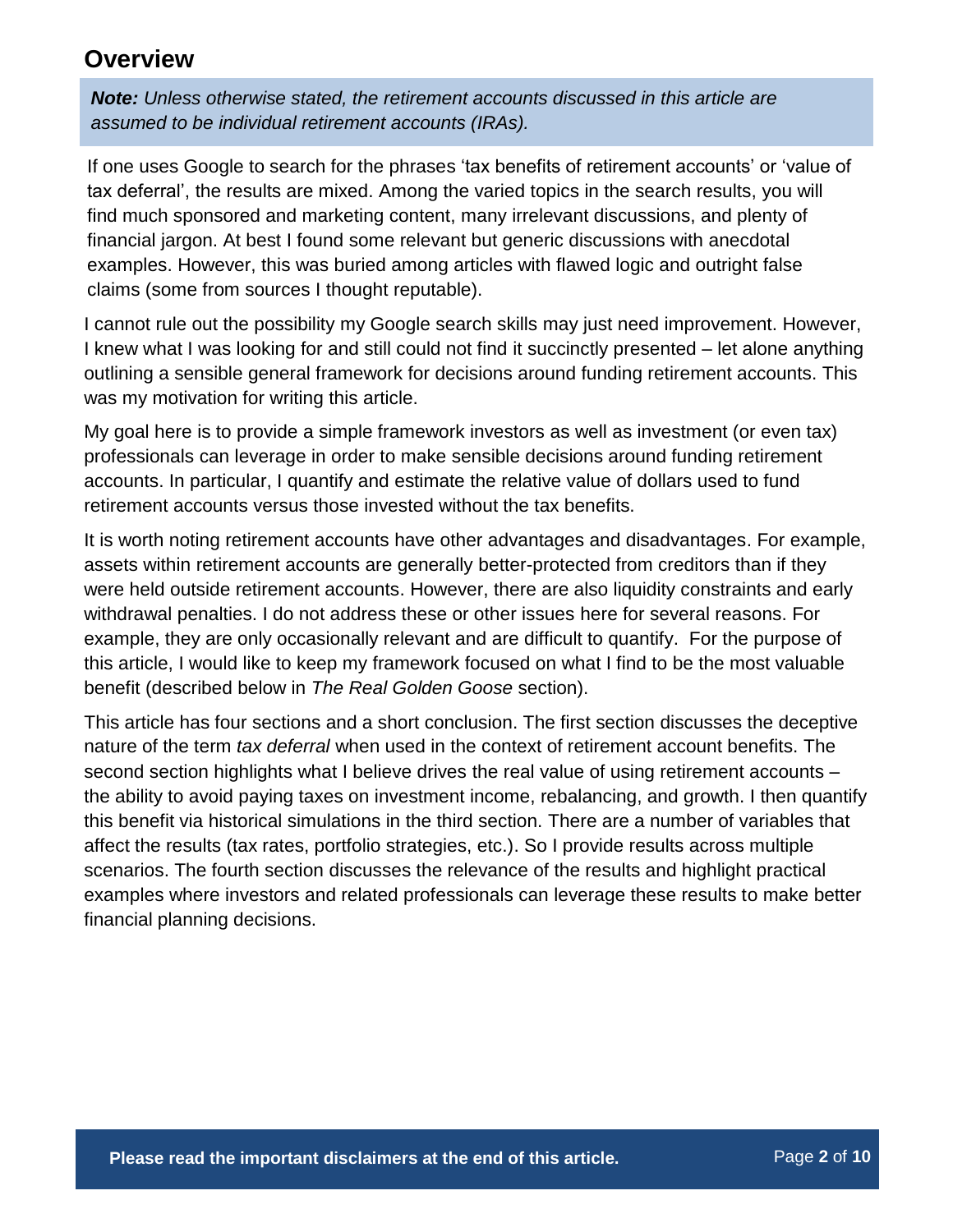# **Tax Benefits versus Tax Deferral**

There is some confusion around the tax benefits of retirement accounts. I suspect some of this is due to them being described as tax *deferral* benefits. I regularly hear investors and tax professionals use this description and you can find many instances of this around the internet and other media. Some highlight the benefit of reducing current income and hence taxes when making contributions to a retirement account. Some point out the likelihood of paying *more*  taxes down the road when using retirement accounts (since the investments will appreciate and they will pay taxes on more income when it is taken out).

These two views are opposite sides of the same coin. In this context, funding a retirement account can be viewed as a choice between paying fewer taxes now or more taxes later. The link that ties them together is the *time value of money*. For example, one could contribute to their IRA to reduce their current (income) tax bill and then invest those tax savings. In this case, they should have more money to pay the higher tax bill down the road.

If we assume we can invest at the same rate of return within or outside of a retirement account, then the economic decision to fund a retirement account or not hinges on whether one's income tax rate will be higher or lower when the money is taken out. If they are the same, then the math works out identically and it makes no difference; you will end up with the same amount of money whether you contribute or not (see ).

If overall tax rates rise or the investor climbs into a higher tax bracket, then it is possible for the deferral to work against them. Of course, tax rates and future tax brackets could work to the benefit of the investor as well. These details should be considered in order to better measure the benefit or detriment of tax *deferral*. Notwithstanding, there is still one appreciable detail I have left out. Above I relied on the assumption that we can invest at the same rate of return inside or outside of retirement accounts. However, that is definitely not the case. The next two sections should make this abundantly clear.

# **The Real Golden Goose**

 $\overline{a}$ 

In the example scenario highlighted in , there are two details (aside from the tax rates) that make a significant difference between the dollar amounts at the end of the period. First, the dollar invested outside the IRA embeds unrealized capital gains at the end of the period. In order to spend that money, the investor will have to pay capital gains taxes<sup>2</sup>. Second, it is unrealistic to assume one could achieve the same returns outside of an IRA versus within. If nothing else, the dividend and interest payments would trigger taxes outside an IRA. Moreover, rebalancing a portfolio could also result in capital gains taxes during the investment period.

This highlights what I believe to be the most important benefit of retirement accounts: the ability to avoid paying taxes on the dividends, interest, and capitals gains while they reside

 $2$  Capital gains taxes on investment growth outside an IRA may not apply in cases where investments are passed on to heirs or charities and benefit from a *step-up* basis. I provide results for both scenarios.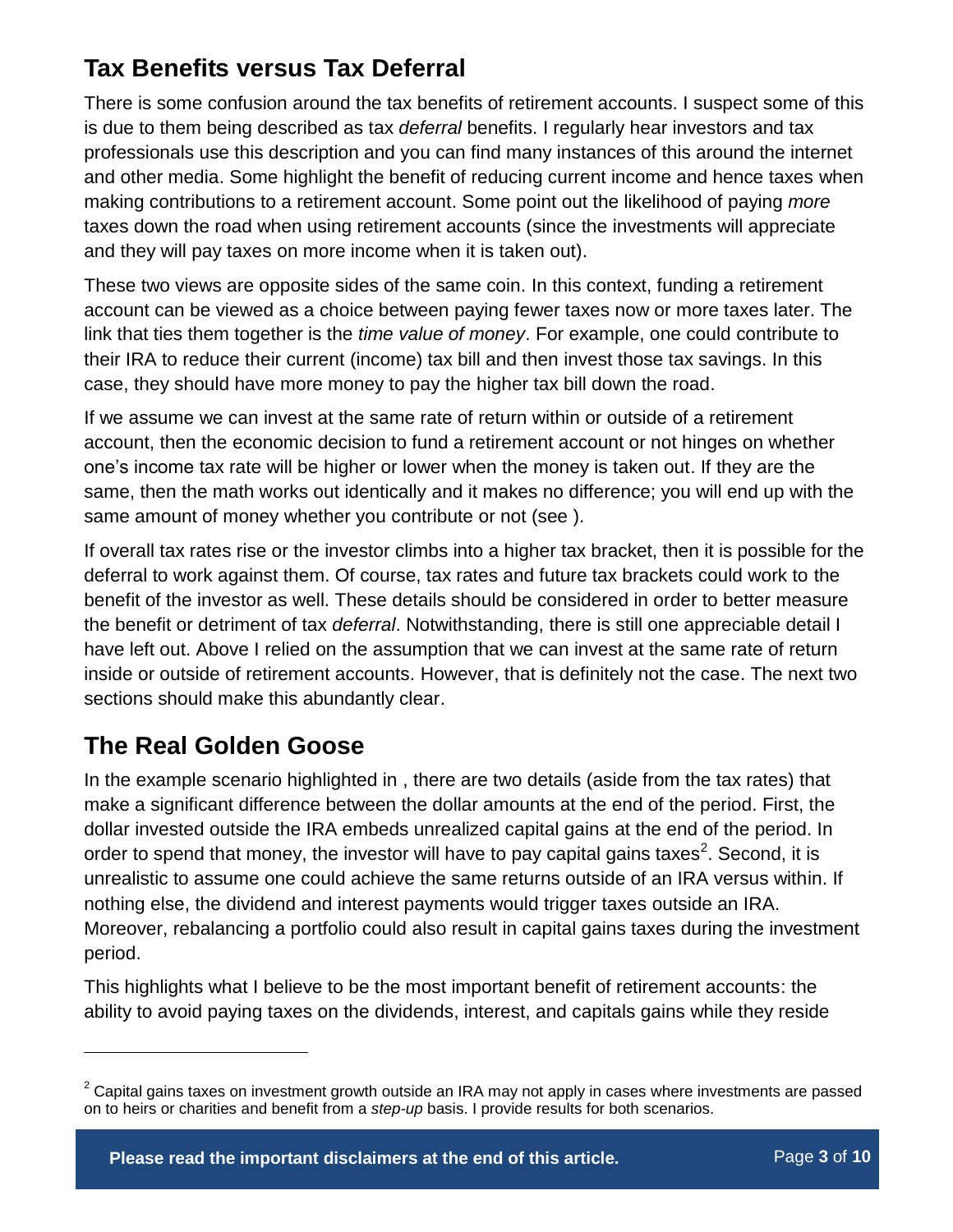within a retirement account. At current prices, the dividend yield of the overall US stock market is a little over 1.5% and the 10-year treasury yield is just under 3%. If an investor pays 15% tax on dividends and an income tax of 25%, then a typical 60/40 portfolio would currently pay about 44 basis points in tax per year on the investment income.

Of course, yields on stocks and bonds are near historic lows right now. Thus the tax impact on this investment income has been significantly higher in the past. Moreover, this does not include any additional taxes incurred from rebalancing the portfolio to maintain the 60/40 weightings nor liquidating the portfolio in cases where the money is to be spent. The next section describes the historical simulation I built to make these calculations and displays the results across a variety of scenarios (portfolio mixes, tax rates, glide paths, etc.).

### **Pièce De Résistance**

*Disclaimer: This analysis is neither exhaustive nor precise. The following results are essentially the result of a mathematical exercise which relies on simplifying assumptions.*

### *Some Assumptions*

I use rolling 20-year periods between 1968 and 2018. So this analysis is based on 30 sample periods – many of which are overlapping. I simulate portfolios with buy and hold, fixed asset allocation, as well as glide path $^3$  strategies. Rebalancing is implemented annually. I use the S&P 500™ benchmark for equity allocations and the performance of 10-year Treasury bond for the fixed income allocations.

I use conservative assumptions regarding the tax consequences of rebalancing and capital gains distributions<sup>4</sup>. I assume optimal tax lot selling when rebalancing (i.e., highest basis holdings sold first). I also assume the benchmarks generate no capital gains distributions (we can thank the tax efficiency of exchange traded funds for this).

Lastly, I assume dividends and interest payments are received at the end of each year. Of course, this does not precisely reflect reality. However, it should not alter the results significantly. The assumption is made for both the taxed and untaxed portfolios (retirement account) and we are primarily interested in the *relative* results.

### *The Results*

 $\overline{a}$ 

The results I present are based on historical simulations of portfolio performance. My goal is to quantify the tax benefits of the retirement accounts. So I express these benefits as the difference between the *annualized* total returns of these portfolios held within and outside of retirement accounts.

 $3$  Glide paths systematically reduce equity allocations by 1% per year.

<sup>&</sup>lt;sup>4</sup> To be fair, tax harvesting could potentially mitigate capital gains taxes outside of IRAs. However, the resulting portfolio would generally have a lower basis and trigger higher capitals gains if it were sold later.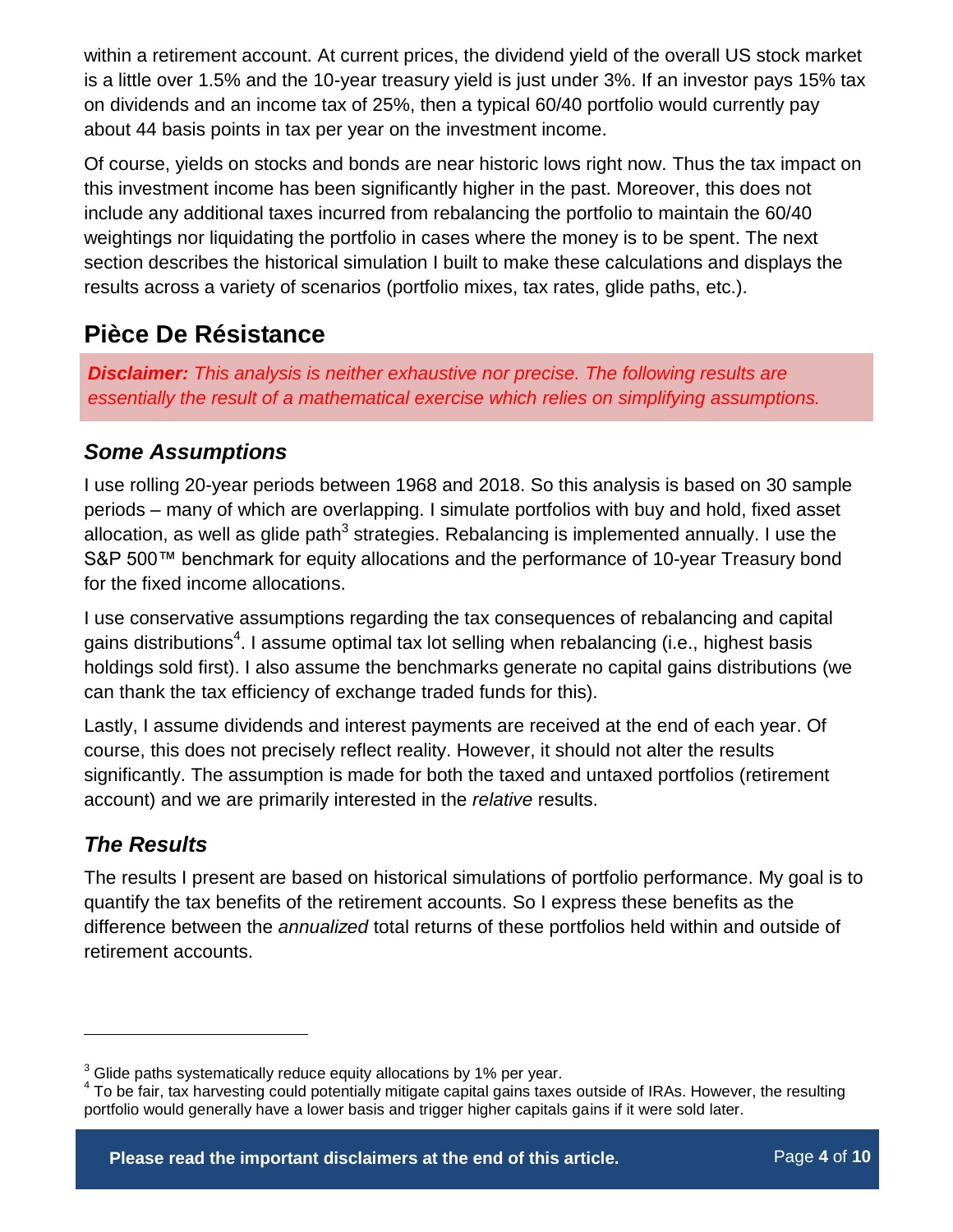**Note:** I compare the same portfolios inside and outside retirement accounts. However, an investor could employ an asset *location* strategy. That is, one could maintain the same overall asset *allocation* while allocating differently within versus outside retirement accounts. This diminishes the value of my results to some extent since the comparison assumes the same asset allocations in both the retirement and taxable portfolios. However, academic and practitioner white papers<sup>5</sup> seem to indicate the average asset location benefit is between 20 and 50 basis points. So the magnitude of my results below are still very relevant.

I calculate results for both liquidated and non-liquidated scenarios. The liquidated portfolio scenario is relevant to situations where investors end up spending the money (capital gains will apply to the realized gains for portfolios outside of retirement accounts). The non-liquidated portfolio scenario would be relevant to cases where the investor does not need to access the money. For example, an investment outside an IRA could remain invested until being inherited or donated to a charity and benefit from a step-up basis – hence avoiding capital gains on the unrealized gains.

I run the simulations across three dimensions: strategy type, risk level, and tax rates. As mentioned above, there are three types of strategies: buy and hold, fixed asset allocation, and glide paths. For each strategy, I observe four different risk levels by varying the stock and bond allocations (80/20, 60/40, 40/60, and 20/80). Within each of these risk levels, I analyze the impact for both moderate and high tax brackets $^6$ . Here are some of the key findings:

- For *liquidated* portfolios, the benefit ranged from 1.1% to 2.7% and averaged 1.7% across all scenarios.
- For *non-liquidated* portfolios, the benefit ranged from 0.7% to 2.7% and averaged 1.5% across all scenarios.
- Strategy trends

 $\overline{a}$ 

- Buy and hold strategies with no rebalancing benefited the least with an average differential of 1.5% – presumably due to less tax friction from rebalancing.
- Fixed asset allocation strategies were in the middle with an average differential of 1.6%.
- Glide path strategies benefited the most with an average differential of 1.8% presumably due to increased rebalancing stemming from higher equity growth and decreasing equity allocations.
- Lower risk (i.e., stock) allocations benefited the most with an average differential of 2.0% for 20/80 portfolios versus 1.2% for 80/20 portfolios. Delving deeper into the tax benefits reveals the income tax on the bond coupons drove this trend.

<sup>&</sup>lt;sup>5</sup> Michael Kitces and Betterment highlight estimates [here](https://www.kitces.com/blog/asset-location-the-new-wealth-management-value-add-for-optimal-portfolio-design/) and [here.](https://www.betterment.com/resources/introducing-tax-coordinated-portfolio/)

 $6$  I assumed 15% (20%) dividend and long-term capital gains and 25% (39.6%) income tax rates for the moderate (high) tax bracket.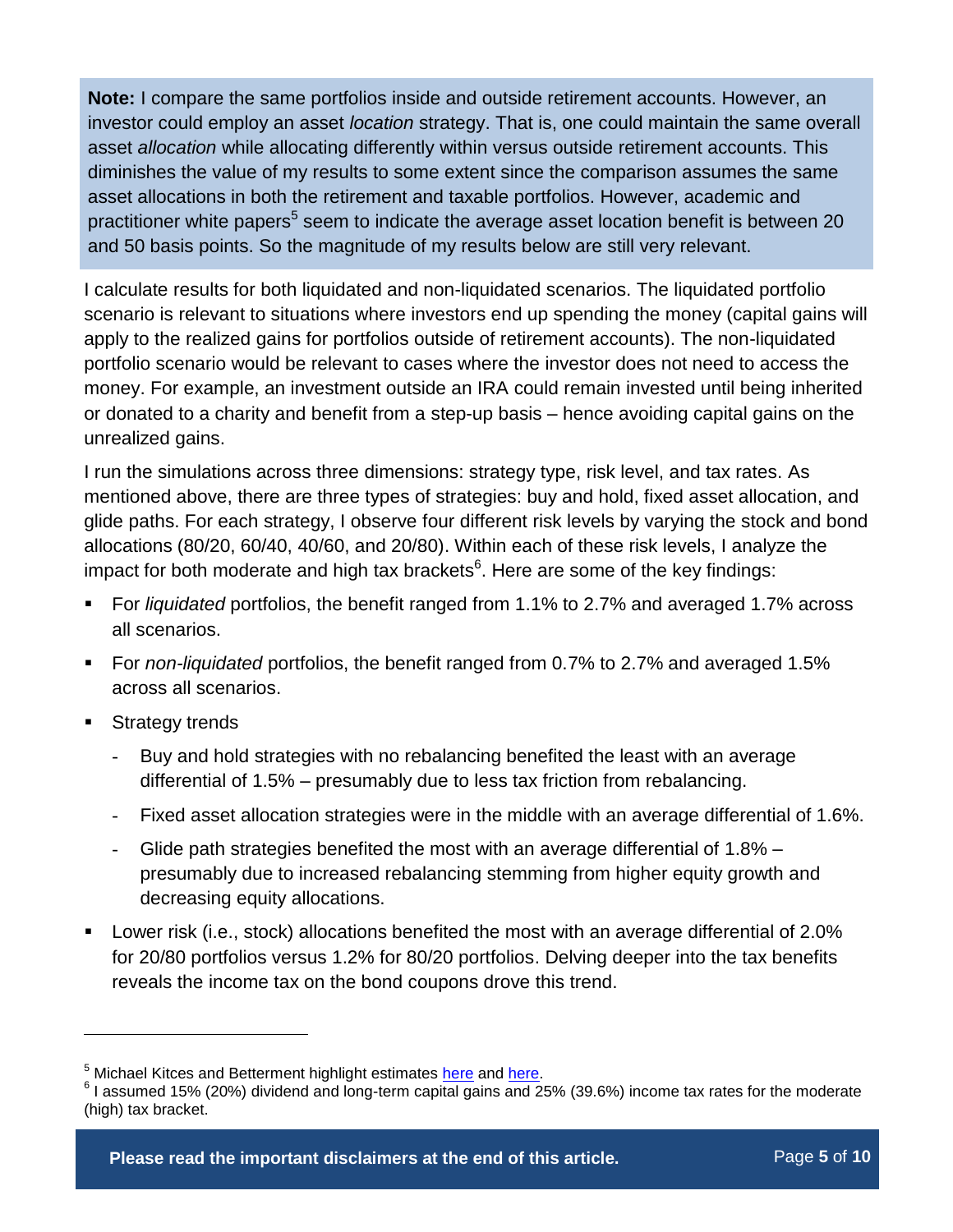The obvious trends across tax rates materialized (i.e., higher tax brackets benefit more). The average differential for the moderate tax bracket was 1.3% versus 1.9% for the high tax bracket.

I suspect there are many investors pursuing a 60/40 fixed asset allocation approach that fall within the moderate tax bracket I used here. In this particular scenario (see [Figure 7](#page-7-0) below), the tax benefit of retirement accounts averaged 1.3% for liquidated portfolios and 1.1% for non-liquidated portfolios.

There are, of course, many ways to slice and dice these results. Below are several bar charts that make comparisons across different dimensions. However, I have also provided tables containing all of the results for those interested in other comparisons.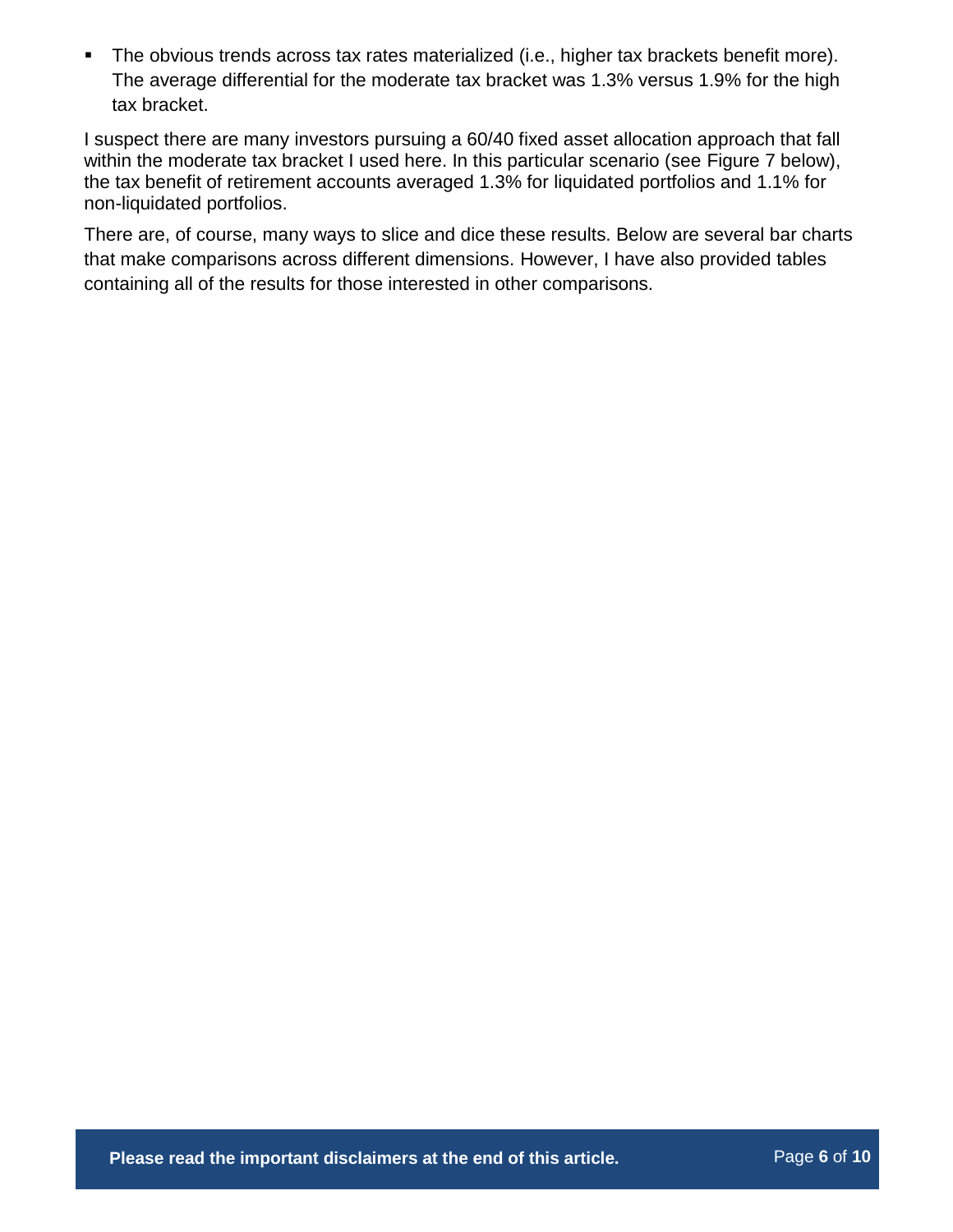







*Source: Aaron Brask Capital*





*Source: Aaron Brask Capital*

**Figure 5: Average Benefit for Liquidated vs Non-liq.**



**Figure 6: Buy and Hold Strategies**

|                     | Stock/Bond (%) | Liquidated | Non-liquidated |
|---------------------|----------------|------------|----------------|
| <b>High tax</b>     | 80/20          | 1.6%       | 1.0%           |
| bracket             | 60/40          | 1.8%       | 1.4%           |
|                     | 40/60          | 2.0%       | 1.8%           |
|                     | 20/80          | 2.3%       | 2.3%           |
| <b>Moderate tax</b> | 80/20          | 1.1%       | 0.7%           |
| bracket             | 60/40          | 1.3%       | 0.9%           |
|                     | 40/60          | 1.4%       | 1.2%           |
|                     | 20/80          | 1.5%       | 1.4%           |

*Source: Aaron Brask Capital*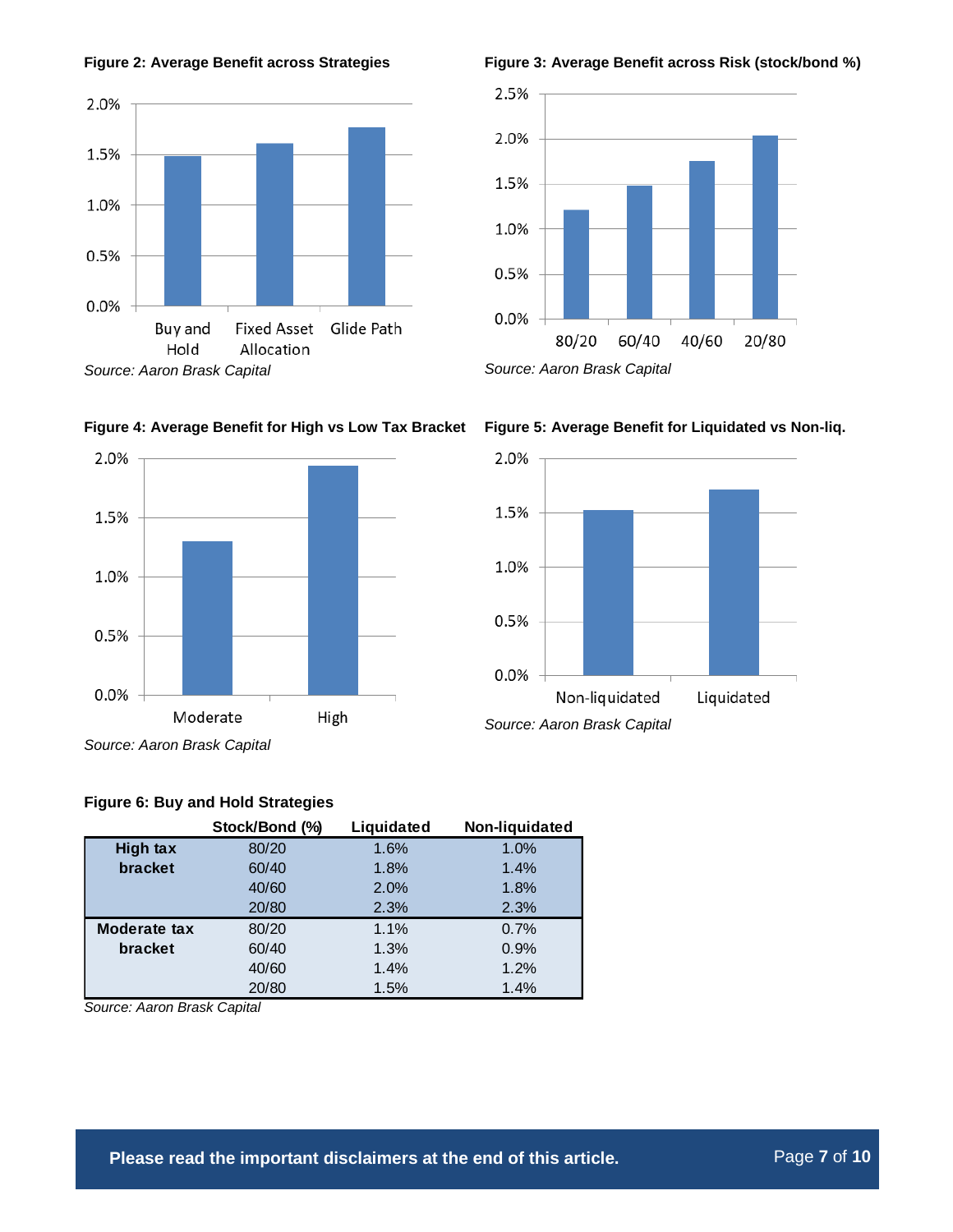#### <span id="page-7-0"></span>**Figure 7: Fixed Asset Allocation Strategies**

|                 | Stock/Bond (%) | Liquidated | Non-liquidated |
|-----------------|----------------|------------|----------------|
| <b>High tax</b> | 80/20          | 1.6%       | 1.2%           |
| bracket         | 60/40          | 1.9%       | 1.6%           |
|                 | 40/60          | 2.1%       | 2.1%           |
|                 | 20/80          | 2.5%       | 2.5%           |
| Moderate tax    | 80/20          | 1.2%       | 0.8%           |
| bracket         | 60/40          | 1.3%       | 1.1%           |
|                 | 40/60          | 1.5%       | 1.3%           |
|                 | 20/80          | 1.6%       | 1.6%           |

*Source: Aaron Brask Capital*

#### **Figure 8: Glide Path Strategies**

|                     | Stock/Bond (%) | Liquidated | Non-liquidated |
|---------------------|----------------|------------|----------------|
| <b>High tax</b>     | 80/20          | 1.7%       | 1.4%           |
| bracket             | 60/40          | 2.0%       | 1.9%           |
|                     | 40/60          | 2.3%       | 2.3%           |
|                     | 20/80          | 2.7%       | 2.7%           |
| <b>Moderate tax</b> | 80/20          | 1.2%       | 1.0%           |
| bracket             | 60/40          | 1.4%       | 1.2%           |
|                     | 40/60          | 1.5%       | 1.5%           |
|                     | 20/80          | 1.7%       | 1.7%           |

*Source: Aaron Brask Capital*

# **Some Applications**

The above analysis provides a means of quantifying the tax benefits of retirement accounts. It is important to consider these benefits in a broader context since other factors will be relevant. For example, income and related taxes (e.g., Medicare) will vary through time. As such, financial planning should also focus on optimizing the timing and amount of income where possible (e.g., contributing or converting to Roth-type accounts, using non-dividend-paying stocks, etc.).

I believe the most important takeaway for investors is that establishing and maximizing contributions to retirement accounts such as IRAs, 401Ks, etc. can have significant advantages. Indeed, it can pay to maximize the longevity of these tax benefits where possible since they compound with time.

For starters, a good rule of thumb is to spend money outside of your non-retirement accounts first so the tax benefits can accrue longer. However, Roth-type accounts should also be considered (whether via contribution or conversion). This could extend the tax advantages by avoiding required minimum distributions. Moreover, leaving IRAs to younger heirs (e.g., children or grandchildren) with longer expected life spans can extend the longevity of these benefits even further. Of course, investors considering such strategies should weigh the impact of what income tax rates will apply.

Another topic related to the tax benefits of retirement accounts is *asset location*. In particular, once an asset *allocation* is prescribed, it is sensible to consider which assets should be placed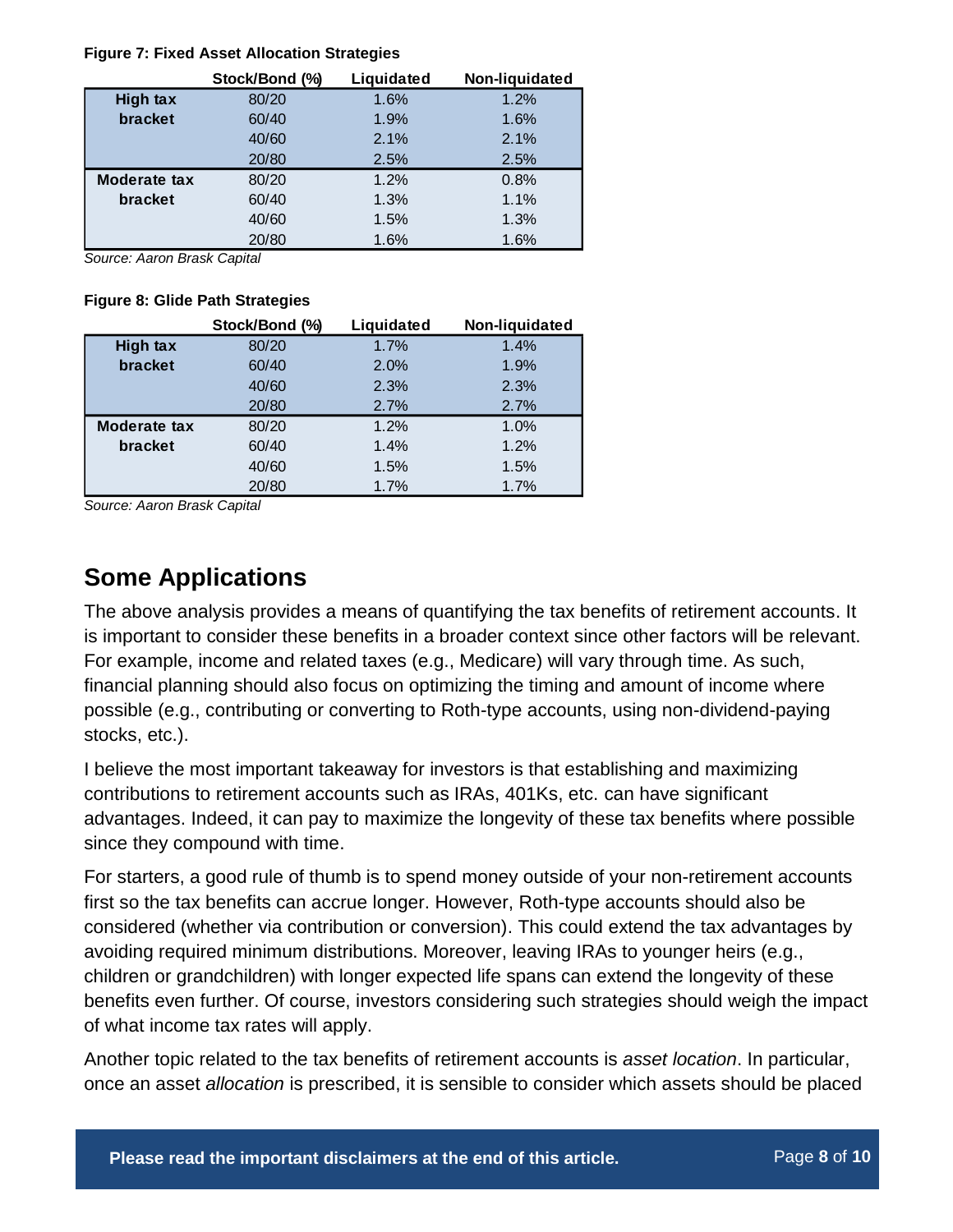within the retirement accounts versus outside. While this is an important consideration and should be integrated into the financial planning process, it is beyond the scope of this article. Indeed, asset location is a rich topic and depends on a variety of factors (e.g., types of accounts, tax efficiency of assets, expected returns, time horizon, whether funds are likely to be spent during one's lifetime or not, etc.).

The notion of tax benefits is also relevant to *annuities*. Indeed, financial professionals selling these products often highlight their tax advantages. The results I quantified above can help evaluate the cost/benefit of these tax advantages. It is worth noting the earnings accrued within annuities are taxed as income when the funds are removed. So the deferral benefit will likely be offset by the higher taxation of those earnings as income (relative to capital gains if they were incurred outside a retirement account). In my experience, the fees of annuity products (especially variable annuities) often outweigh their tax benefits. As a result, I believe investors interested in annuities should be specifically interested in the products' non-taxrelated benefits (e.g., asset protection or other riders) in order to justify their costs. However, I generally find it is possible to construct more cost-efficient solutions. I provide a more detailed discussion of these concepts [here.](http://www.aaronbraskcapital.com/research/income-generation-101-retirees/)

The last application I mention here relates to *net unrealized appreciation* (NUA) transactions. Without going into the details, employees who own significantly appreciated stock in their company retirement plans have two options; they can take the stock out of their retirement plan and place it in a brokerage account or roll it into an IRA. There are advantages and disadvantages related to both options, but weighing the tax benefits of the IRA is naturally a relevant consideration.

Maximizing the utility of retirement accounts involves many other variables I have not discussed here – potential need for early withdrawals, desire for asset protection, potential changes in laws regarding tax treatment, etc. Moreover, many of these factors should be addressed in a holistic fashion to optimize each investor's particular situation. I hope that by quantifying some of tax benefits of retirement accounts above, investors and other professionals will be able to leverage these results to improve their financial planning.

### **Conclusions**

The tax benefits of retirements accounts range between 0.7% and 2.7% per year. However, the results vary across the different dimensions I considered and there are other variables to consider. Suffice to say, benefits on this order of magnitude can translate into tremendous value for investors. Thus it is wise to contribute to and maximize these retirement account benefits where possible.

This conclusion is both unsurprising and already well-known. However, I could not find any studies or research that quantified these benefits. So I hope my results can be helpful to others involved in financial planning where the value of these tax benefits is relevant and can impact decisions around their strategies.